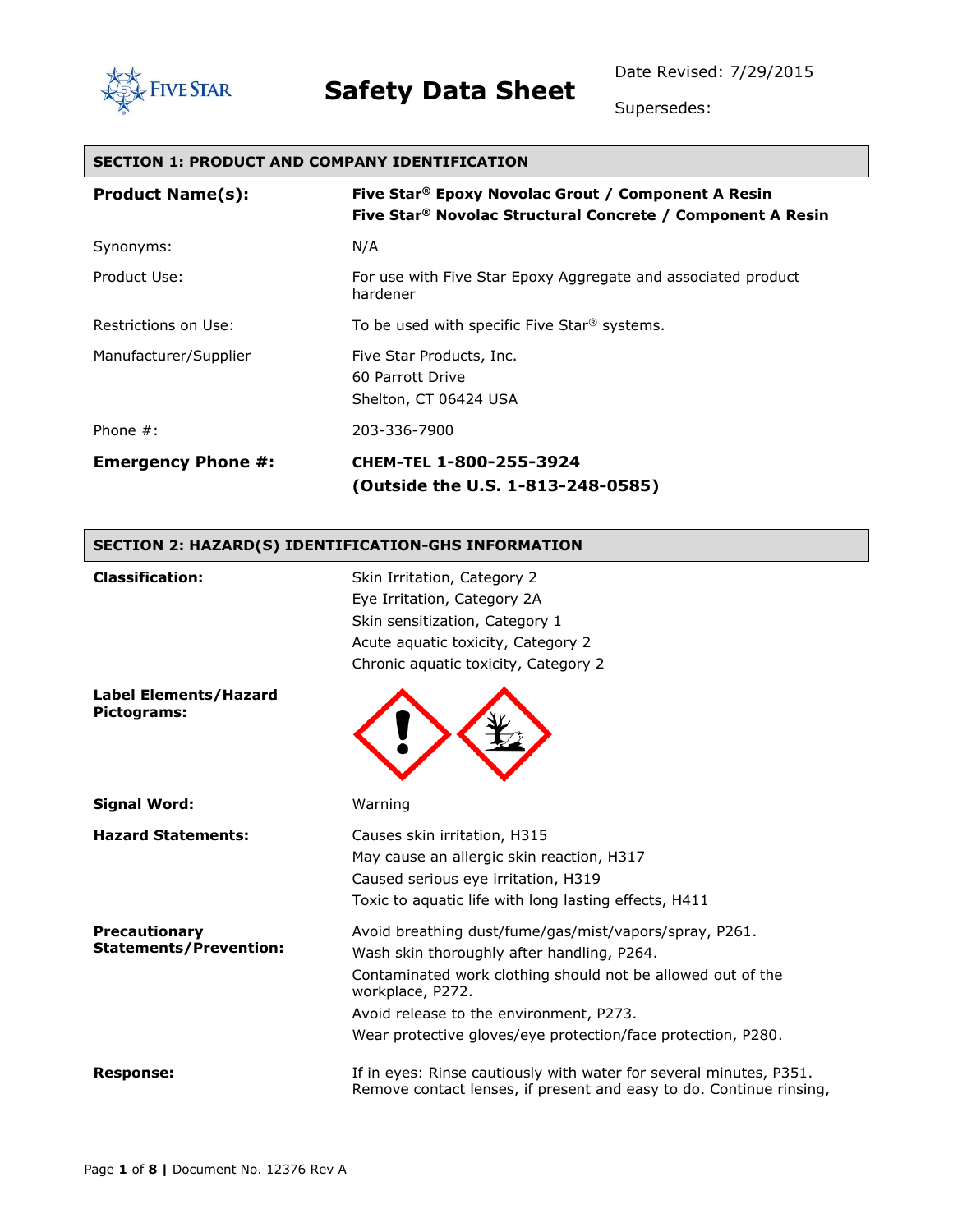| <b>IVE STAR</b>                                    | <b>Safety Data Sheet</b>                                                                                                                                                                                          | Date Revised: 7/29/2015 |  |
|----------------------------------------------------|-------------------------------------------------------------------------------------------------------------------------------------------------------------------------------------------------------------------|-------------------------|--|
|                                                    |                                                                                                                                                                                                                   | Supersedes:             |  |
|                                                    | P338, P305, P351. If eye irritation persists: Get medical<br>attention/advice, P337, P313.                                                                                                                        |                         |  |
|                                                    | If on skin (or hair): Wash with plenty of soap and water, P302, P352.<br>If swallowed: Rinse mouth. Do NOT induce vomiting, P330, P331.<br>If skin irritation or rash occurs, P333: Get medical advice/attention, |                         |  |
|                                                    | P313.<br>Take of contaminated clothing and wash before reuse, P362.<br>Collect spillate, P391.                                                                                                                    |                         |  |
|                                                    | Get medical advice/attention if you feel unwell, P314.                                                                                                                                                            |                         |  |
| Storage:                                           | Keep container tightly closed and in a dry well-ventilated space.                                                                                                                                                 |                         |  |
| Disposal:                                          | Dispose of contents/container in accordance with applicable regional,<br>national, and local laws and regulations.                                                                                                |                         |  |
| <b>Hazards Not Otherwise</b><br><b>Classified:</b> | Not applicable                                                                                                                                                                                                    |                         |  |
| <b>Ingredients with Unknown</b><br>Toxicity:       | Not applicable                                                                                                                                                                                                    |                         |  |

| <b>SECTION 3: COMPOSITION/INFORMATION ON INGREDIENTS</b> |                         |                     |           |
|----------------------------------------------------------|-------------------------|---------------------|-----------|
| Hazardous Ingredient(s)                                  | Common<br>Name/Synonyms | CAS No.             | % wt/wt   |
| Bisphenol F / Epichlorohydrin Epoxy Resin                | Not Available           | 54208-63-8          | $70 - 90$ |
| Aliphatic Epoxide                                        | Not Available           | <b>Trade Secret</b> | $10 - 20$ |
| Bisphenol A / Epichlorohydrin Epoxy<br>Resin             | Not Available           | 25068-38-6          | $5 - 10$  |

| <b>SECTION 4: FIRST AID MEASURES</b> |                                                                                                                                                                                                                                                  |  |
|--------------------------------------|--------------------------------------------------------------------------------------------------------------------------------------------------------------------------------------------------------------------------------------------------|--|
| Inhalation:                          | If inhaled: Remove person to fresh air and keep comfortable for<br>breathing. If not breathing, give artificial respiration.<br>Consult a physician.                                                                                             |  |
| <b>Eve Contact:</b>                  | If in eyes: Rinse cautiously with water for at least 15 minutes. Remove<br>contact lenses, if present and easy to do. Continue rinsing. Consult a<br>physician.                                                                                  |  |
| <b>Skin Contact:</b>                 | If on skin (or hair): Take off immediately all contaminated clothing.<br>Rinse skin with water/shower for at least 15 minutes. Immediately call<br>a poison center or doctor if irritation develops. Wash contaminated<br>clothing before reuse. |  |
| Ingestion:                           | If swallowed: Rinse mouth. Call POISON CENTER for most current<br>information. Do NOT induce vomiting. Immediately call a poison center                                                                                                          |  |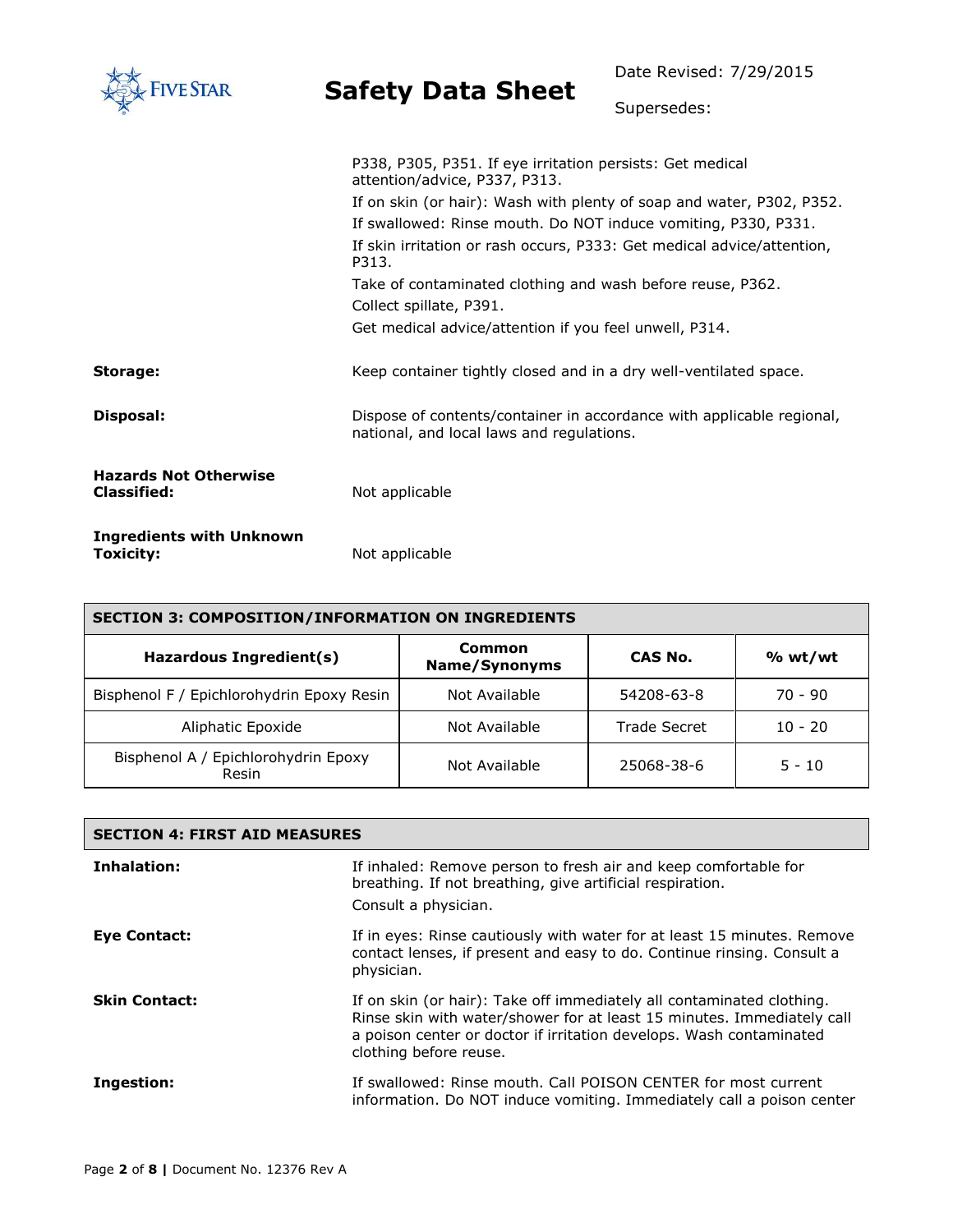| <b>FIVE STAR</b>           | <b>Safety Data Sheet</b>                                                                                                                                                                                                                                                             | Date Revised: 7/29/2015<br>Supersedes: |
|----------------------------|--------------------------------------------------------------------------------------------------------------------------------------------------------------------------------------------------------------------------------------------------------------------------------------|----------------------------------------|
|                            | or doctor. If vomiting occurs naturally, have victim lean forward to<br>reduce the risk of aspiration. Never give anything by mouth to an<br>unconscious person.                                                                                                                     |                                        |
| <b>General Advice:</b>     | In case of accident or if you feel unwell, seek medical advice<br>immediately (show the label or SDS where possible). First Aid<br>responders should pay attention to self-protection and use<br>recommended protective clothing (chemical resistant gloves, splash)<br>protection). |                                        |
| <b>Note to Physicians:</b> | Symptoms may not appear immediately. Treat symptomatically.                                                                                                                                                                                                                          |                                        |

| <b>SECTION 5: FIRE-FIGHTING MEASURES</b>                 |                                                                             |  |
|----------------------------------------------------------|-----------------------------------------------------------------------------|--|
| <b>Flammability and Explosion</b><br><b>Information:</b> | Not available                                                               |  |
| <b>Sensitivity to Mechanical</b><br>Impact:              | Not available                                                               |  |
| <b>MEANS OF EXTINCTION</b>                               |                                                                             |  |
| <b>Suitable Extinguishing Media:</b>                     | Use water spray, alcohol-resistant foam, dry chemical or carbon<br>dioxide. |  |
| <b>Unsuitable Extinguishing</b><br>Media:                | Not available                                                               |  |
| <b>Protection of Firefighters:</b>                       | Wear self-contained breathing apparatus for fire-fighting if necessary.     |  |

| <b>Emergency Procedures:</b>      | Uncontrolled releases should be responded to by trained personnel<br>using pre-planned procedures. Proper protective equipment should be<br>used. In case of a spill, clear the affected area, protect people, and<br>respond with trained personnel. Eliminate all ignition sources.        |
|-----------------------------------|----------------------------------------------------------------------------------------------------------------------------------------------------------------------------------------------------------------------------------------------------------------------------------------------|
| <b>Personal Precautions:</b>      | Use personal protective equipment. Avoid breathing vapors, mist, or<br>gas. Ensure adequate ventilation. When respirators are required, select<br>NIOSH/MSHA approved based on actual or potential airborne<br>concentrations in accordance with latest OSHA and/or ANSI<br>recommendations. |
| <b>Environmental Precautions:</b> | Prevent further leakage or spillage if safe to do so. Do not let product<br>enter drains. Discharge into the environment must be avoided.                                                                                                                                                    |
| <b>Methods for Containment:</b>   | Soak up with inert absorbent material and dispose of as hazardous<br>waste. Keep in suitable, closed containers for disposal.                                                                                                                                                                |
| <b>Other Information:</b>         | See Section 13 for disposal considerations.                                                                                                                                                                                                                                                  |

|  | <b>SECTION 7: HANDLING AND STORAGE</b> |  |  |
|--|----------------------------------------|--|--|
|--|----------------------------------------|--|--|

Handling: **Handling:** Avoid contact with skin and eyes. Avoid inhalation of vapor or mist.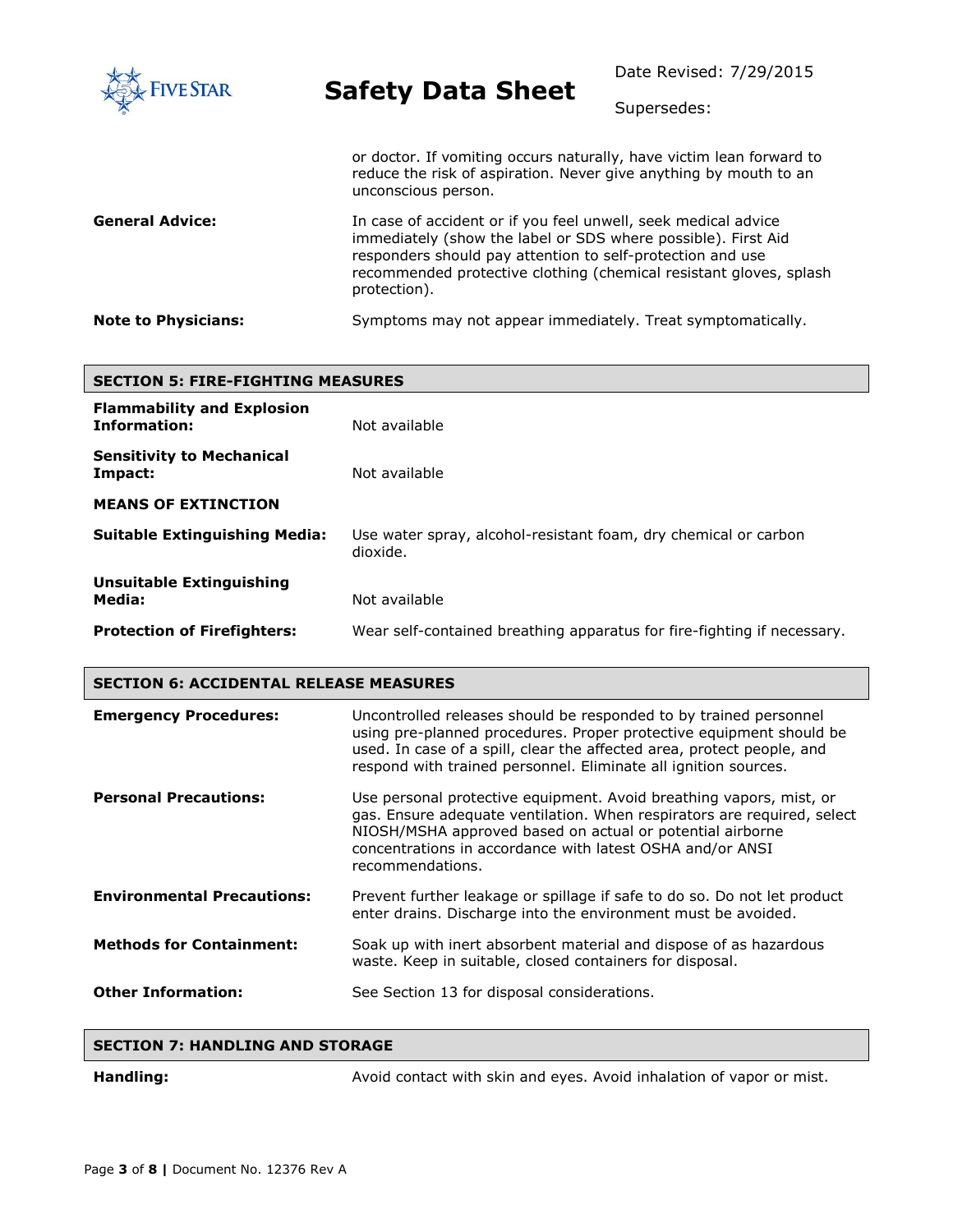

Supersedes:

**Storage:** Keep container tightly closed in a dry and well-ventilated place. Containers which are opened must be carefully resealed and kept upright to prevent leakage.

#### **SECTION 8: EXPOSURE CONTROLS/PERSONAL PROTECTION**

#### **Exposure Guidelines**

| Component                                    | CAS No.<br><b>ACGIH</b>    |                    | <b>OSHA</b>        |  |
|----------------------------------------------|----------------------------|--------------------|--------------------|--|
| Bisphenol F / Epichlorohydrin<br>Epoxy Resin | 54208-63-8                 | No TLV Established | No PFL Established |  |
| Aliphatic Epoxide                            | Trade Secret               | No TLV Established | No PEL Established |  |
| Bisphenol A / Epichlorohydrin<br>Epoxy Resin | 25068-38-6                 | No TLV Established | No PEL Established |  |
| PEL: Permissible Exposure Limit              | TLV: Threshold Limit Value |                    |                    |  |
| <b>Engineering Controls:</b>                 | Not normally required      |                    |                    |  |
| PERSONAL PROTECTIVE EQUIPMENT (PPE)          |                            |                    |                    |  |

**Eye/Face Protection:** Face shield and safety glasses. Use equipment for eye protection that meets the standards referenced for OSHA regulations in 29 CFR 1910.133 for Personal Protective Equipment. **Hand Protection:** Wear protective gloves. Rubber or polyethylene material is recommended. Consult manufacturer specifications for further information. **Skin and Body Protection:** Wear protective clothing. Clothing with full length sleeves and pants should be worn. **General Hygiene Considerations:** Handle according to established industrial hygiene and safety practices. Provide readily accessible eye wash stations and safety showers. Wash at end of shift and before eating, smoking, or using the toilet. Remove contaminated clothing and launder or discard.

| <b>SECTION 9: PHYSICAL AND CHEMICAL PROPERTIES</b> |                              |  |
|----------------------------------------------------|------------------------------|--|
| Appearance:                                        | Clear liquid                 |  |
| Color:                                             | Yellow                       |  |
| Odor:                                              | Aromatic                     |  |
| <b>Odor Threshold:</b>                             | Not Available                |  |
| <b>Physical State:</b>                             | Liquid                       |  |
| pH:                                                | Not Applicable               |  |
| <b>Melting Point / Freezing Point:</b>             | May freeze below 16°C (60°F) |  |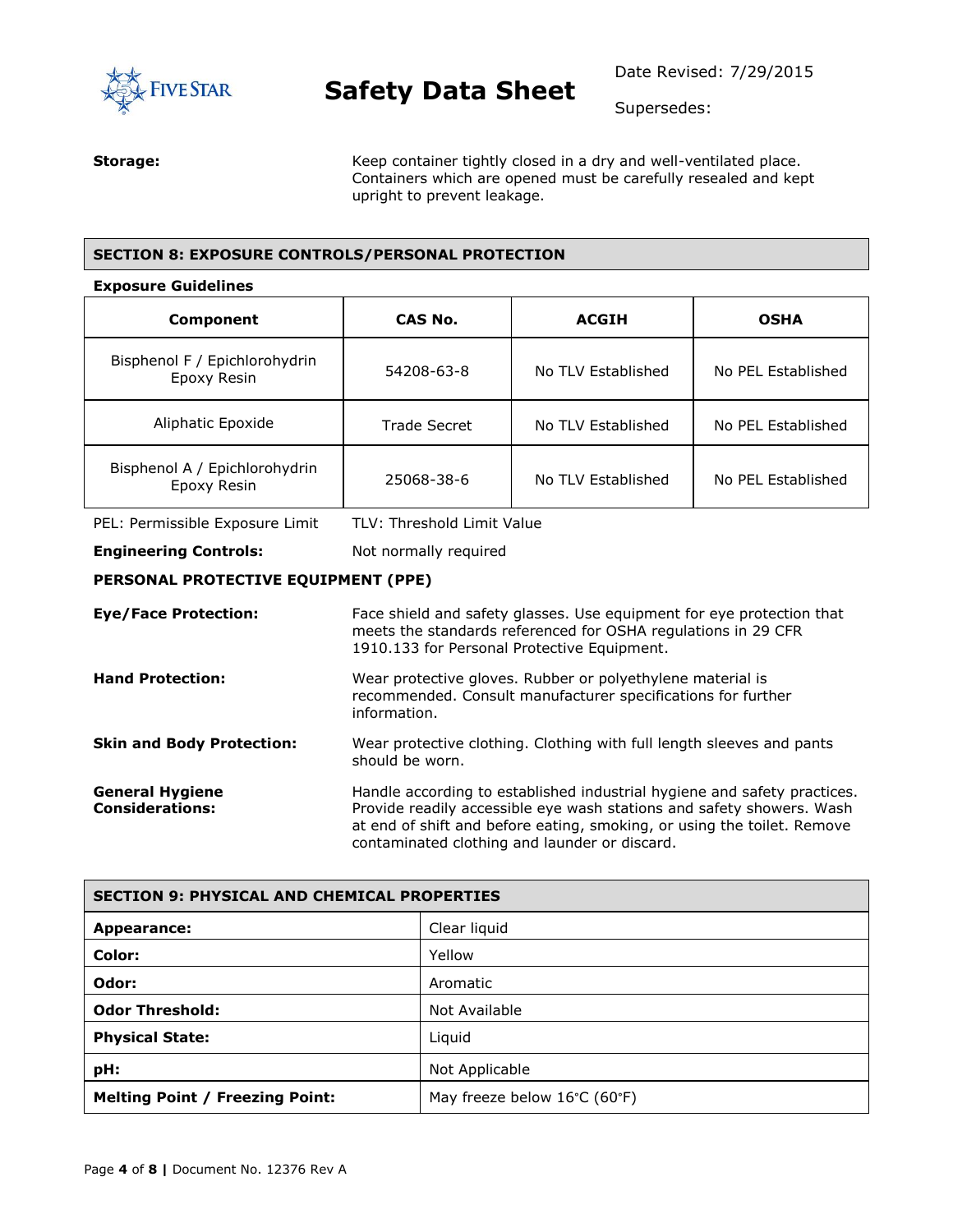

Date Revised: 7/29/2015

Supersedes:

| <b>Initial Boiling Point:</b>                 | Not Available       |
|-----------------------------------------------|---------------------|
| <b>Boiling Point:</b>                         | >138°C (280°F)      |
| <b>Flash Point:</b>                           | >121°C (250°F)      |
| <b>Evaporation Rate:</b>                      | Not Available       |
| Flammability (solid, gas):                    | Not Available       |
| <b>Lower Flammability Limit:</b>              | Not Available       |
| <b>Upper Flammability Limit:</b>              | Not Available       |
| <b>Vapor Pressure:</b>                        | Not Available       |
| <b>Vapor Density:</b>                         | Not Available       |
| <b>Relative Density:</b>                      | 1.14                |
| Solubility:                                   | Insoluble           |
| Partition Coefficient: n-Octanol/Water:       | Not Available       |
| <b>Auto-ignition Temperature:</b>             | Not Available       |
| <b>Decomposition Temperature:</b>             | Not Available       |
| <b>Viscosity:</b>                             | $1,000 - 3,500$ cps |
| Percent Volatile, wt.%:                       | 0%                  |
| VOC Content, wt.%:                            | 0%                  |
| <b>Density:</b>                               | $1.14$ g/cc         |
| <b>Coefficient of Water/Oil Distribution:</b> | Not Available       |

#### **SECTION 10: STABILITY AND REACTIVITY**

| <b>Chemical Stability:</b>                    | Stable under normal conditions.                |  |
|-----------------------------------------------|------------------------------------------------|--|
| <b>Hazardous decomposition</b><br>byproducts: | CO, CO <sub>2</sub> smoke, toxic vapors        |  |
| <b>Conditions to Avoid:</b>                   | Amine compounds under uncontrolled conditions. |  |
| <b>Incompatible Materials:</b>                | Strong oxidizing agents.                       |  |

#### **SECTION 11: TOXICOLOGICAL INFORMATION**

#### **Acute Toxicity**

| <b>Primary Irritant Effect</b><br>On the Skin: | Irritant to skin and mucous membranes.                          |
|------------------------------------------------|-----------------------------------------------------------------|
| <b>Primary Irritant Effect</b><br>On the Eye:  | Irritating effect.                                              |
| <b>Swallowing:</b>                             | Can cause abdominal irritation, nausea, vomiting, and diarrhea. |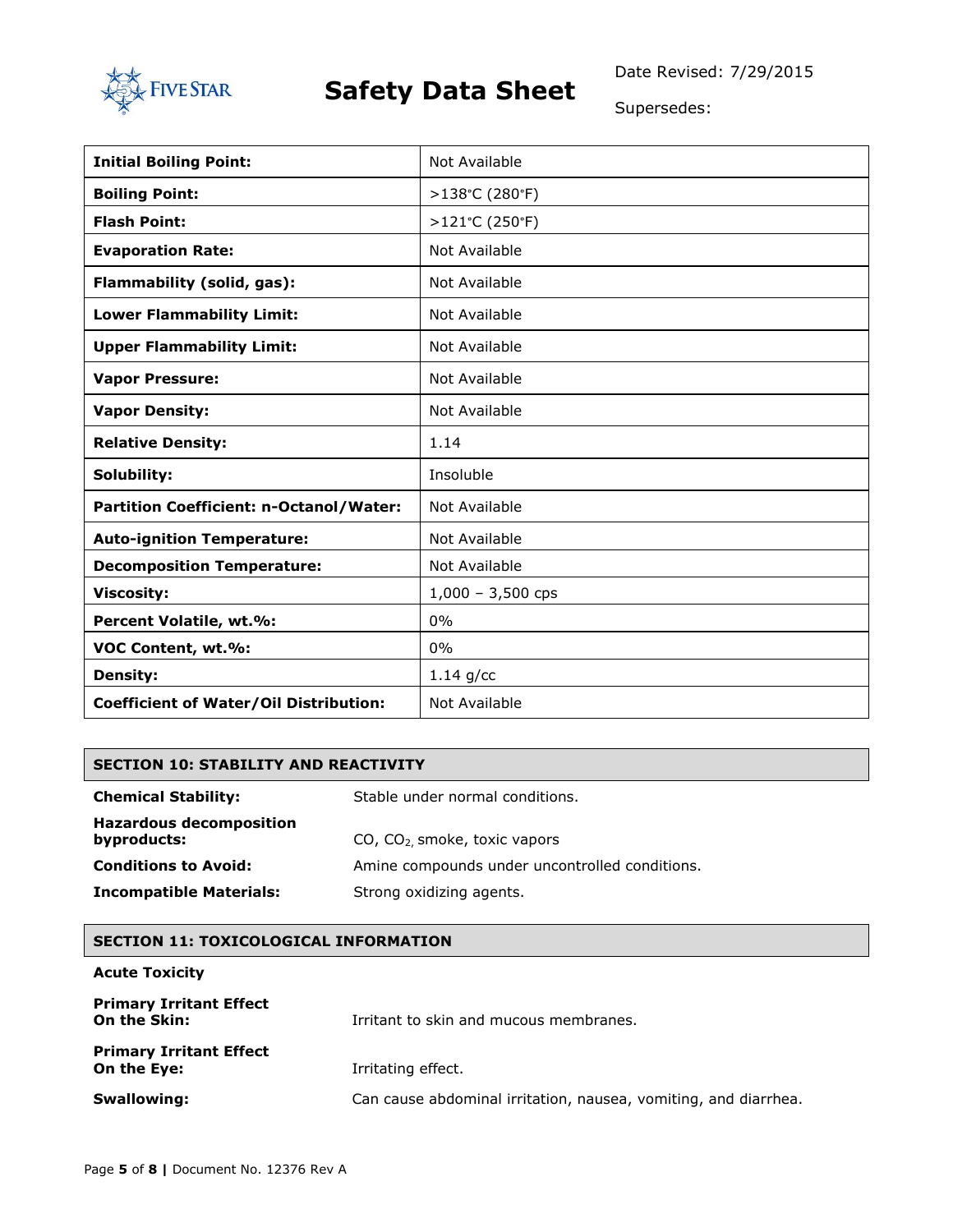

Supersedes:

| <b>Additional Toxicological</b> | This product has no carcinogens listed by IARC, NTP, NIOSH, OSHA, or |
|---------------------------------|----------------------------------------------------------------------|
| Information:                    | ACGIH as of this date, greater or equal to 0.1%                      |

### **SECTION 12: ECOLOGICAL INFORMATION**

| Toxicity:                                           | All work practices must be aimed at eliminating environmental<br>contamination.                                                            |  |  |
|-----------------------------------------------------|--------------------------------------------------------------------------------------------------------------------------------------------|--|--|
| <b>Aquatic Toxicity:</b>                            | This material is harmful to the environment.                                                                                               |  |  |
| <b>Persistence and</b><br>Degradability:            | The product is partially biodegradable. Significant residue remains.                                                                       |  |  |
| <b>Bio-accumulative Potential:</b>                  | Does not accumulate in organisms.                                                                                                          |  |  |
| <b>Mobility in Soil:</b>                            | No further relevant information available.                                                                                                 |  |  |
| <b>Ecotoxical Effects</b><br><b>Remark:</b>         | Toxic for fish. Due to mechanical actions of the product damages may<br>occur. The declared action may be partly caused by lack of oxygen. |  |  |
| <b>Additional Ecological</b><br><b>Information:</b> | No further relevant information available                                                                                                  |  |  |
| <b>General Notes:</b>                               | No further relevant information available                                                                                                  |  |  |
| <b>PBT Assessment:</b>                              | N/A                                                                                                                                        |  |  |
| <b>vPvB Assessment:</b>                             | N/A                                                                                                                                        |  |  |
| <b>Other Adverse Effects:</b>                       | No further relevant information available                                                                                                  |  |  |

#### **SECTION 13: DISPOSAL CONSIDERATIONS**

#### **Waste Treatment Methods**

| <b>Recommendation:</b> | The generation of waste should be avoided or minimized wherever<br>possible. Dispose of surplus and non-recyclable products via a licensed<br>waste disposal contractor. Waste should not be disposed of untreated<br>to the sewer unless fully compliant with the requirements of authorities<br>with jurisdiction. Waste packaging should be recycled. Incineration or<br>landfill should only be considered when recycling is not feasible.                                                  |
|------------------------|-------------------------------------------------------------------------------------------------------------------------------------------------------------------------------------------------------------------------------------------------------------------------------------------------------------------------------------------------------------------------------------------------------------------------------------------------------------------------------------------------|
|                        | Care should be taken when handling emptied containers that have not<br>been cleaned or rinsed out. Empty containers and liners may retain<br>some product residues. Vapor from some product residues may create<br>a highly flammable or explosive atmosphere inside the container. Do<br>not cut, weld or grind used containers unless they have been cleaned<br>thoroughly internally. Avoid dispersal of spilled material and runoff and<br>contact with soil, waterways, drains and sewers. |
|                        | Processing, use or contamination may change the waste disposal<br>requirements. Do not dispose of on land, in surface waters, or in storm<br>drains. Waste should be recycled or disposed of in accordance with<br>regulations. Large amounts should be collected for reuse or consigned<br>to licensed hazardous waste haulers for disposal.                                                                                                                                                   |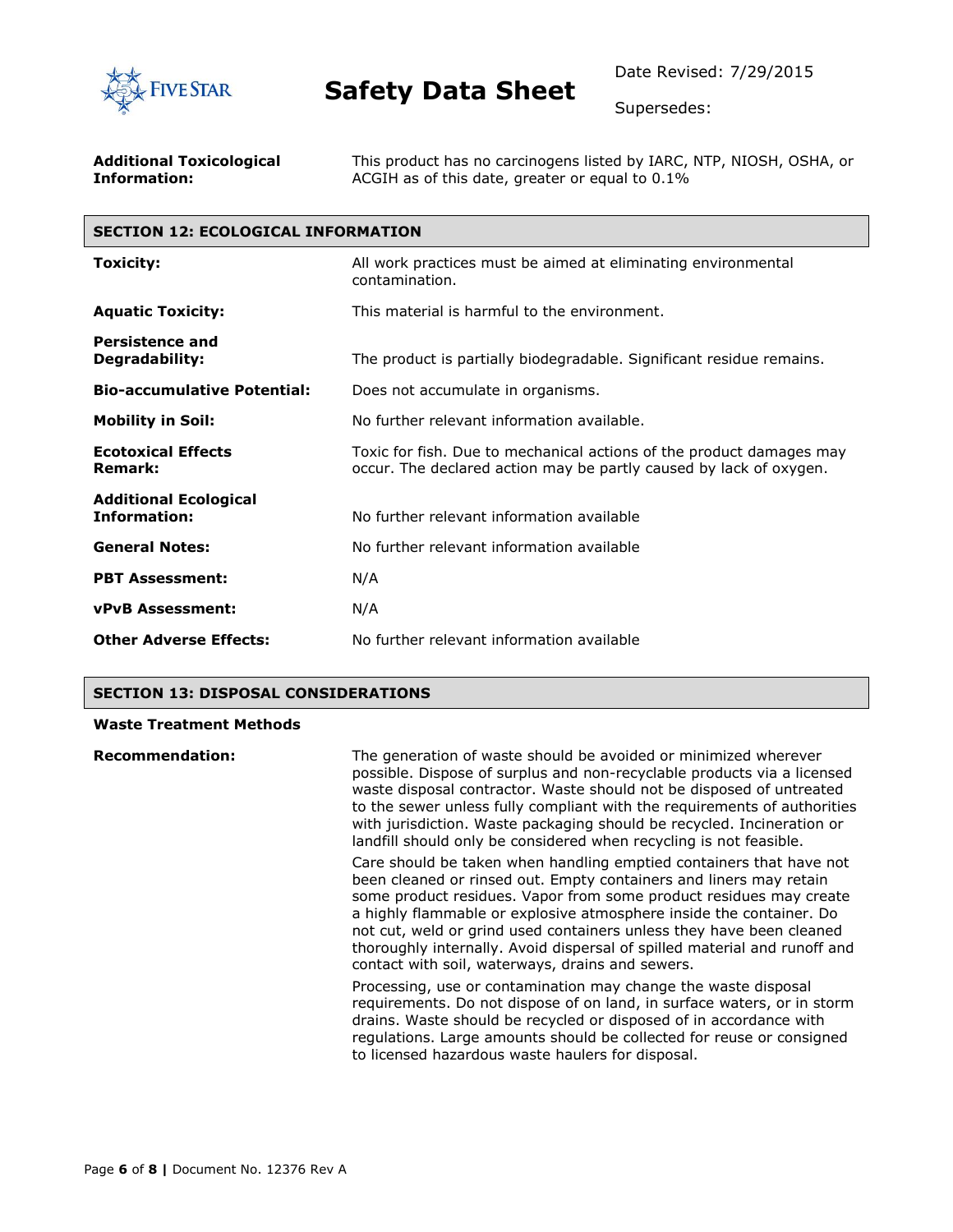

Supersedes:

ALL DISPOSAL MUST BE IN ACCORDANCE WITH ALL FEDERAL, STATE, PROVINCIAL, AND LOCAL REGULATIONS. IF IN DOUBT, CONTACT PROPER AGENCIES.

**Uncleaned Packaging:** Empty containers may contain residue and may be dangerous. Do not attempt to refill or clean without proper instructions. Empty drums should be drained and stored safely for reconditioning or recycling.

**Recommendation:** Disposal must be made according to official regulations.

#### **SECTION 14: TRANSPORT INFORMATION**

| <b>US DEPARTMENT of</b><br><b>TRANSPORTATION (DOT)</b>                                          |                                                                                      |  |
|-------------------------------------------------------------------------------------------------|--------------------------------------------------------------------------------------|--|
| <b>Proper Shipping Name:</b>                                                                    | Not Regulated                                                                        |  |
| <b>Class:</b>                                                                                   | None                                                                                 |  |
| <b>UN #:</b>                                                                                    | None                                                                                 |  |
| <b>Packing Group:</b>                                                                           | None                                                                                 |  |
| <b>INTERNATIONAL AIR</b><br><b>TRANSPORTATION Proper</b><br><b>Shipping Name (ICAO/IATA):</b>   | UN3082, ENVIRONMENTALLY HAZARDOUS SUBSTANCE, LIQUID, NOS<br>(EPOXY RESIN), 9, PG III |  |
| Class:                                                                                          | 9                                                                                    |  |
| <b>UN #:</b>                                                                                    | 3082                                                                                 |  |
| <b>Packing Group:</b>                                                                           | III                                                                                  |  |
| <b>WATER TRANSPORTATION</b>                                                                     |                                                                                      |  |
| <b>Proper Shipping Name</b><br>(IMO/IMDG):                                                      | UN3082, ENVIRONMENTALLY HAZARDOUS SUBSTANCE, LIQUID, NOS<br>(EPOXY RESIN), 9, PG III |  |
| Class:                                                                                          | 9                                                                                    |  |
| <b>UN#:</b>                                                                                     | 3082                                                                                 |  |
| <b>Packing Group:</b>                                                                           | ИI                                                                                   |  |
| <b>Marine Pollutant:</b>                                                                        | Epoxy Resin                                                                          |  |
| <b>CANADA Transportation of</b><br><b>Dangerous Goods (TDG)</b><br><b>Proper Shipping Name:</b> | Not regulated                                                                        |  |
| Class:                                                                                          | None                                                                                 |  |
| <b>UN #:</b>                                                                                    | None                                                                                 |  |
| <b>Packing Group:</b>                                                                           | None                                                                                 |  |